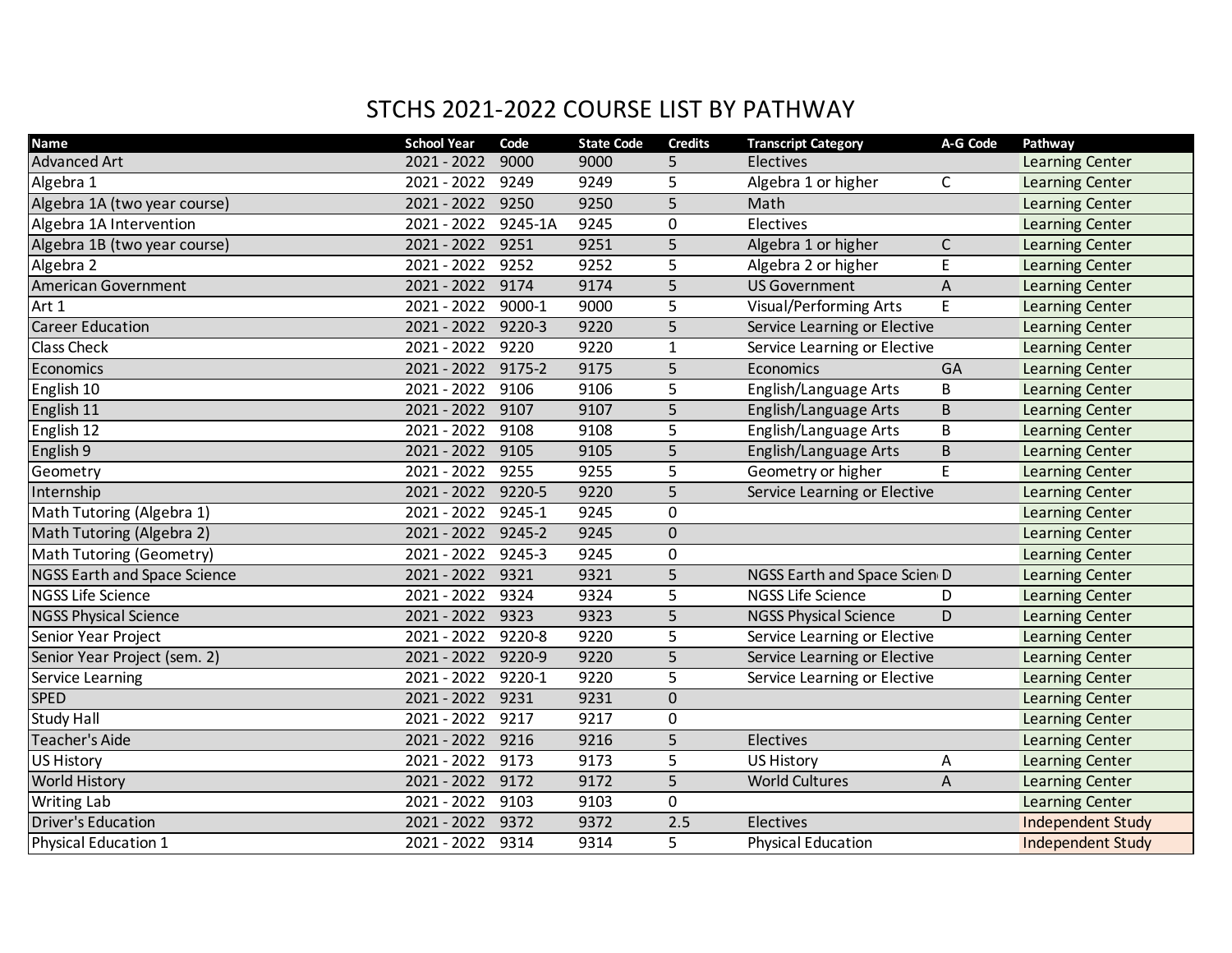| <b>Physical Education 2</b>                       | 2021 - 2022 9315   |        | 9315 | 5              | <b>Physical Education</b>    |                 | <b>Independent Study</b> |
|---------------------------------------------------|--------------------|--------|------|----------------|------------------------------|-----------------|--------------------------|
| <b>Physical Education 3</b>                       | 2021 - 2022        | 9316   | 9316 | 5              | Electives                    |                 | <b>Independent Study</b> |
| <b>Physical Education 4</b>                       | 2021 - 2022 9316-1 |        | 9316 | $\overline{5}$ | Electives                    |                 | <b>Independent Study</b> |
| Algebra 1 (APEX)                                  | 2021 - 2022 2403-A |        | 9249 | 5              | Algebra 1 or higher          | $\mathsf C$     | <b>Online Learning</b>   |
| Algebra 1A (APEX)                                 | 2021 - 2022 9250-A |        | 9250 | 5              | Math                         | $\mathsf{C}$    | <b>Online Learning</b>   |
| Algebra 1B (Apex-Core)                            | 2021 - 2022 9251-A |        | 9251 | 5              | Algebra 1 or higher          | $\mathsf{C}$    | <b>Online Learning</b>   |
| Algebra 2 (Apex-Core)                             | 2021 - 2022 9252-A |        | 9252 | 5              | Algebra 2 or higher          | E               | <b>Online Learning</b>   |
| American Government (Apex)                        | 2021 - 2022 9174-1 |        | 9174 | 5              | <b>US Government</b>         | A               | <b>Online Learning</b>   |
| AP Biology (ApexVS)                               | 2021 - 2022 9350   |        | 9350 | $\overline{5}$ | <b>NGSS Life Science</b>     | D               | <b>Online Learning</b>   |
| AP Calculus (ApexVS)                              | 2021 - 2022        | 9268-1 | 9268 | 5              | <b>Advanced Math</b>         | $\mathsf{C}$    | <b>Online Learning</b>   |
| AP Chemistry (ApexVS)                             | $2021 - 2022$      | 9349   | 9349 | $\overline{5}$ | NGSS Earth and Space Scien D |                 | <b>Online Learning</b>   |
| AP English Language and Composition (ApexVS)      | 2021 - 2022        | 9119   | 9119 | $\overline{5}$ | English/Language Arts        | В               | <b>Online Learning</b>   |
| AP English Literature and Composition (ApexVS)    | 2021 - 2022        | 9118   | 9118 | 5              | English/Language Arts        | B               | <b>Online Learning</b>   |
| AP Government and Politics United States (ApexVS) | $2021 - 2022$      | 9196   | 9196 | 5              | <b>US Government</b>         | Α               | <b>Online Learning</b>   |
| AP Macroeconomics (ApexVS)                        | 2021 - 2022 9199   |        | 9199 | 5              | Electives                    | GA              | <b>Online Learning</b>   |
| AP Microeconomics (ApexVS)                        | 2021 - 2022 9198   |        | 9198 | 5              | Electives                    | GA              | <b>Online Learning</b>   |
| AP Psychology (ApexVS)                            | 2021 - 2022 9193   |        | 9193 | 5              | Electives                    | GA              | <b>Online Learning</b>   |
| AP Spanish and Cultures (ApexVS)                  | 2021 - 2022        | 9150   | 9150 | 5              | Electives                    | <b>GE</b>       | <b>Online Learning</b>   |
| <b>AP Statistics (ApexVS)</b>                     | 2021 - 2022 9266   |        | 9266 | $\overline{5}$ | <b>Advanced Math</b>         | $\mathsf{C}$    | <b>Online Learning</b>   |
| AP US History (ApexVS)                            | $2021 - 2022$      | 9194   | 9194 | $\overline{5}$ | <b>US History</b>            | A               | <b>Online Learning</b>   |
| Apex                                              | 2021 - 2022 9218-A |        | 9218 | 0              | Electives                    |                 | <b>Online Learning</b>   |
| <b>Art Appreciation (Apex)</b>                    | 2021 - 2022 9000-A |        | 9000 | 5              | Electives                    | E               | <b>Online Learning</b>   |
| <b>Business Applications (Apex)</b>               | 2021 - 2022 9051   |        | 9051 | $\overline{5}$ | Electives                    | $\overline{GO}$ | <b>Online Learning</b>   |
| Consumer Math (Apex)                              | 2021 - 2022 9260   |        | 9260 | 5              | Math                         | C               | <b>Online Learning</b>   |
| <b>Creative Writing</b>                           | 2021 - 2022 9112   |        | 9112 | $\overline{5}$ | Electives                    | $\overline{GB}$ | <b>Online Learning</b>   |
| Credit Recovery                                   | 2021 - 2022        | 9218   | 9218 | $\pmb{0}$      | Electives                    |                 | <b>Online Learning</b>   |
| Earth Science (Apex)                              | 2021 - 2022 9321-2 |        | 9321 | 5              | NGSS Earth and Space Scien D |                 | <b>Online Learning</b>   |
| Economics (Apex)                                  | 2021 - 2022 9175-3 |        | 9175 | 5              | Economics                    | GA              | <b>Online Learning</b>   |
| English 10 (Apex)                                 | 2021 - 2022 9106-A |        | 9106 | 5              | English/Language Arts        | B               | <b>Online Learning</b>   |
| English 11 (APEX)                                 | 2021 - 2022 9107-A |        | 9107 | 5              | English/Language Arts        | B               | <b>Online Learning</b>   |
| English 12 (APEX)                                 | 2021 - 2022 9108-A |        | 9108 | $\overline{5}$ | English/Language Arts        | B               | <b>Online Learning</b>   |
| English 9 (APEX)                                  | 2021 - 2022 9105-A |        | 9105 | 5              | English/Language Arts        | B               | <b>Online Learning</b>   |
| <b>Environmental Science (Apex-Core)</b>          | 2021 - 2022 9339   |        | 9339 | $\overline{5}$ | NGSS Earth and Space Scien D |                 | <b>Online Learning</b>   |
| <b>Ethnic Studies (Apex)</b>                      | $2021 - 2022$      | 9179   | 9179 | $\overline{5}$ | Electives                    | GA              | <b>Online Learning</b>   |
| <b>Expository Writing (Apex)</b>                  | 2021 - 2022 9102   |        | 9102 | 5              | Electives                    | <b>GB</b>       | <b>Online Learning</b>   |
| Financial Algebra (Apex)                          | 2021 - 2022 9260-1 |        | 9260 | 5              | Math                         |                 | <b>Online Learning</b>   |
| French 1                                          | 2021 - 2022 9130-1 |        | 9130 | 5              | Foreign Language             | E.              | <b>Online Learning</b>   |
| French 2                                          | 2021 - 2022 9131-1 |        | 9131 | 5              | Foreign Language             | E               | <b>Online Learning</b>   |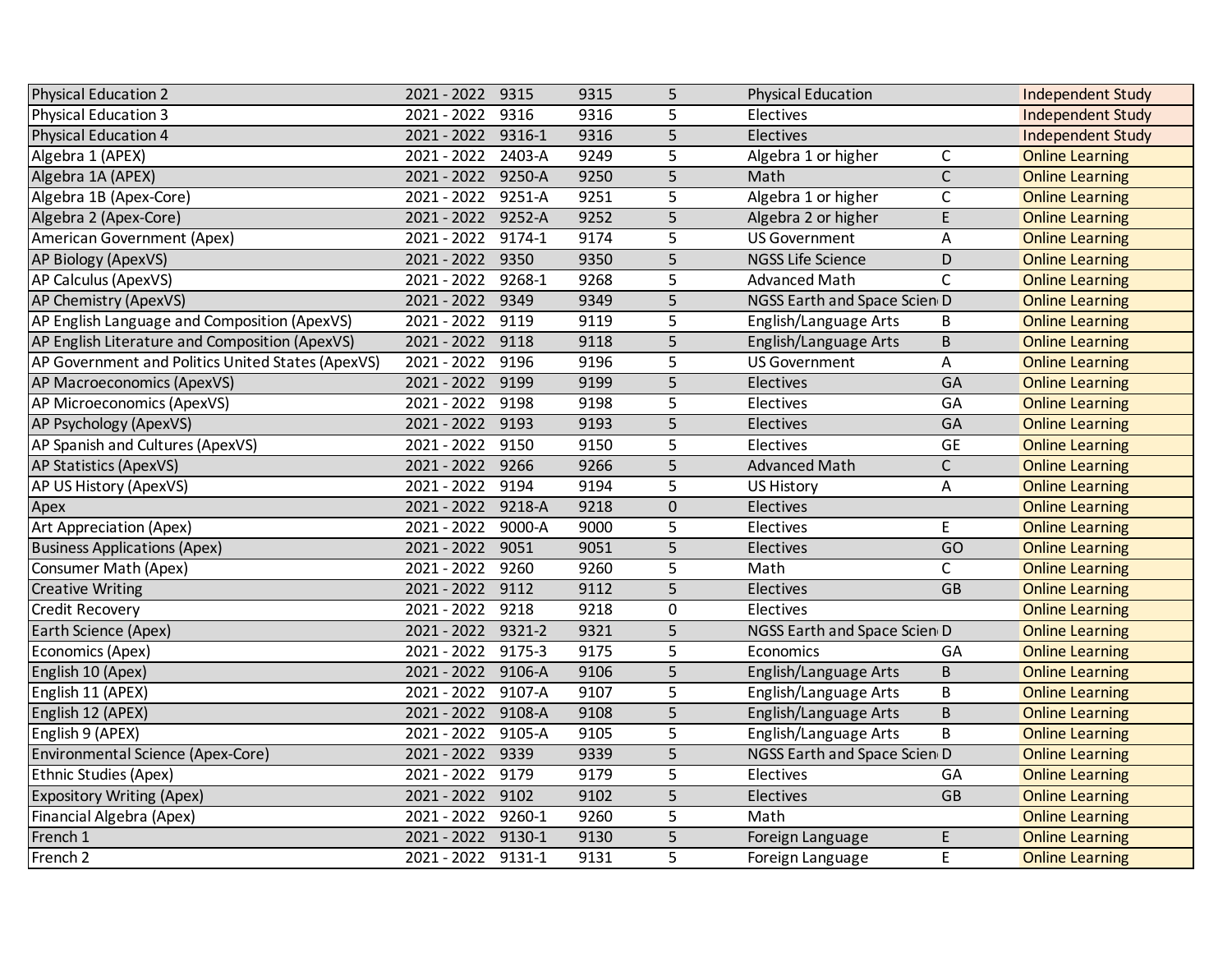| Geography and World Cultures (Apex)                   | 2021 - 2022 9171    |         | 9171 | 5              | Electives                      | GA              | <b>Online Learning</b>        |
|-------------------------------------------------------|---------------------|---------|------|----------------|--------------------------------|-----------------|-------------------------------|
| Geometry (Apex)                                       | 2021 - 2022         | 9255-A  | 9255 | 5              | Geometry or higher             | E               | <b>Online Learning</b>        |
| <b>Health Education (Apex)</b>                        | 2021 - 2022         | 9160    | 9160 | $\overline{5}$ | Electives                      | $\overline{GO}$ | <b>Online Learning</b>        |
| Honors US and Global Economics (Apex)                 | 2021 - 2022         | 9175-1  | 9175 | $\overline{5}$ | Economics                      | GA              | <b>Online Learning</b>        |
| Honors US Government and Politics (Apex)              | 2021 - 2022         | 9174-2  | 9174 | 5              | <b>US Government</b>           | A               | <b>Online Learning</b>        |
| Information Technology Applications (Apex)            | 2021 - 2022         | 9060    | 9060 | 5              | Electives                      | GO              | <b>Online Learning</b>        |
| Intermediate Business and Marketing (Apex)            | 2021 - 2022         | 9051-1  | 9051 | 5              | Electives                      | GO              | <b>Online Learning</b>        |
| Liberal Arts Math (Apex)                              | 2021 - 2022         | 9260-2  | 9260 | 10             | Electives                      |                 | <b>Online Learning</b>        |
| Living Earth (Apex)                                   | 2021 - 2022         | 9322    | 9322 | $\overline{5}$ | <b>NGSS Life Science</b>       | D               | <b>Online Learning</b>        |
| Modern World History from 1600 (Apex)                 | 2021 - 2022         | 9172-A  | 9172 | $\overline{5}$ | Electives                      | GA              | <b>Online Learning</b>        |
| <b>Music Appreciation (Apex)</b>                      | $2021 - 2022$       | 9295-1  | 9295 | $\overline{5}$ | Electives                      | E               | <b>Online Learning</b>        |
| Physical Science (Apex-Prescriptives)                 | 2021 - 2022         | 9323-A  | 9323 | $\overline{5}$ | <b>NGSS Physical Science</b>   | D               | <b>Online Learning</b>        |
| Physics and the Universe (Apex)                       | 2021 - 2022         | 9326    | 9326 | 5              | <b>NGSS Physical Science</b>   | D               | <b>Online Learning</b>        |
| PreCalculus (Apex)                                    | $2021 - 2022$       | 9257    | 9257 | $\overline{5}$ | Math                           | GC              | <b>Online Learning</b>        |
| Principles of Business, Marketing, and Finance (Apex) | 2021 - 2022         | 9051-2  | 9051 | 5              | Electives                      | GO              | <b>Online Learning</b>        |
| Psychology (Apex)                                     | 2021 - 2022         | 9177-2  | 9177 | 5              | Electives                      | GA              | <b>Online Learning</b>        |
| Sociology (Apex)                                      | 2021 - 2022 9176    |         | 9176 | 5              | Electives                      | GA              | <b>Online Learning</b>        |
| Spanish 1                                             | 2021 - 2022 9130-2  |         | 9130 | 5              | Foreign Language               | E               | <b>Online Learning</b>        |
| Spanish 2                                             | 2021 - 2022         | 9131-2  | 9131 | $\overline{5}$ | Foreign Language               | $\mathsf E$     | <b>Online Learning</b>        |
| Spanish 3                                             | $2021 - 2022$       | 9132    | 9132 | $\overline{5}$ | Foreign Language               | E               | <b>Online Learning</b>        |
| <b>Statistics and Probability (Apex)</b>              | 2021 - 2022 9259    |         | 9259 | 5              | <b>Advanced Math</b>           | $\mathsf{C}$    | <b>Online Learning</b>        |
| U.S. Government and Politics (APEX)                   | 2021 - 2022 9175-A  |         | 9175 | $\overline{5}$ | Economics                      | G A             | <b>Online Learning</b>        |
| US History (Apex)                                     | 2021 - 2022 9173-2  |         | 9173 | $\overline{5}$ | <b>World Cultures</b>          | A               | <b>Online Learning</b>        |
| World History since the Renaissance (APEX)            | 2021 - 2022 9172-A2 |         | 9172 | 5              | Electives                      | GA              | <b>Online Learning</b>        |
| World History to the Renaissance (APEX)               | 2021 - 2022 9172-A3 |         | 9172 | $\overline{5}$ | Electives                      | GA              | <b>Online Learning</b>        |
| World History, Culture, and Geography (Apex)          | 2021 - 2022         | 9172-1  | 9172 | $\overline{5}$ | <b>World Cultures</b>          | Α               | <b>Online Learning</b>        |
| <b>Advanced Biology</b>                               | 2021 - 2022         | 9358    | 9358 | 10             | Electives                      | GD              | <b>Educational Enrichment</b> |
| <b>Advanced Chemistry</b>                             | 2021 - 2022         | 9358-2  | 9358 | 10             | Electives                      | GD              | <b>Educational Enrichment</b> |
| Art 2: Visual Culture Intro                           | 2021 - 2022         | 9020-2  | 9020 | 10             | Electives                      | GF              | <b>Educational Enrichment</b> |
| Art 5: Art History                                    | 2021 - 2022         | 9020-5  | 9020 | 10             | Electives                      | E               | <b>Educational Enrichment</b> |
| ASL 1: Sign Language                                  | $2021 - 2022$       | 9154    | 9154 | 10             | Electives                      | <b>GE</b>       | <b>Educational Enrichment</b> |
| ASL 2: Hig-Beg ASL                                    | 2021 - 2022         | 9154-1  | 9154 | 10             | Electives                      | <b>GE</b>       | <b>Educational Enrichment</b> |
| Astro 10: Intro to Astronomy                          | $2021 - 2022$       | 9358-1  | 9358 | 10             | Electives                      | GD              | <b>Educational Enrichment</b> |
| Biology 10: Intro to Life                             | 2021 - 2022         | 9358-3  | 9358 | 10             | Advanced or Physical Scienc GD |                 | <b>Educational Enrichment</b> |
| Calculus                                              | 2021 - 2022         | 9273-1  | 9273 | 10             | Calculus                       | $\mathsf{C}$    | <b>Educational Enrichment</b> |
| Calculus <sub>2</sub>                                 | 2021 - 2022 9273-2  |         | 9273 | 10             | Calculus                       | $\mathsf{C}$    | <b>Educational Enrichment</b> |
| Child Dev 38: Lifespan Development                    | 2021 - 2022         | 9227-38 | 9227 | 10             | Electives                      | GO              | <b>Educational Enrichment</b> |
| Child Dev 39: Child Growth Dev                        | 2021 - 2022 9200-39 |         | 9200 | 10             | Electives                      | GO              | <b>Educational Enrichment</b> |